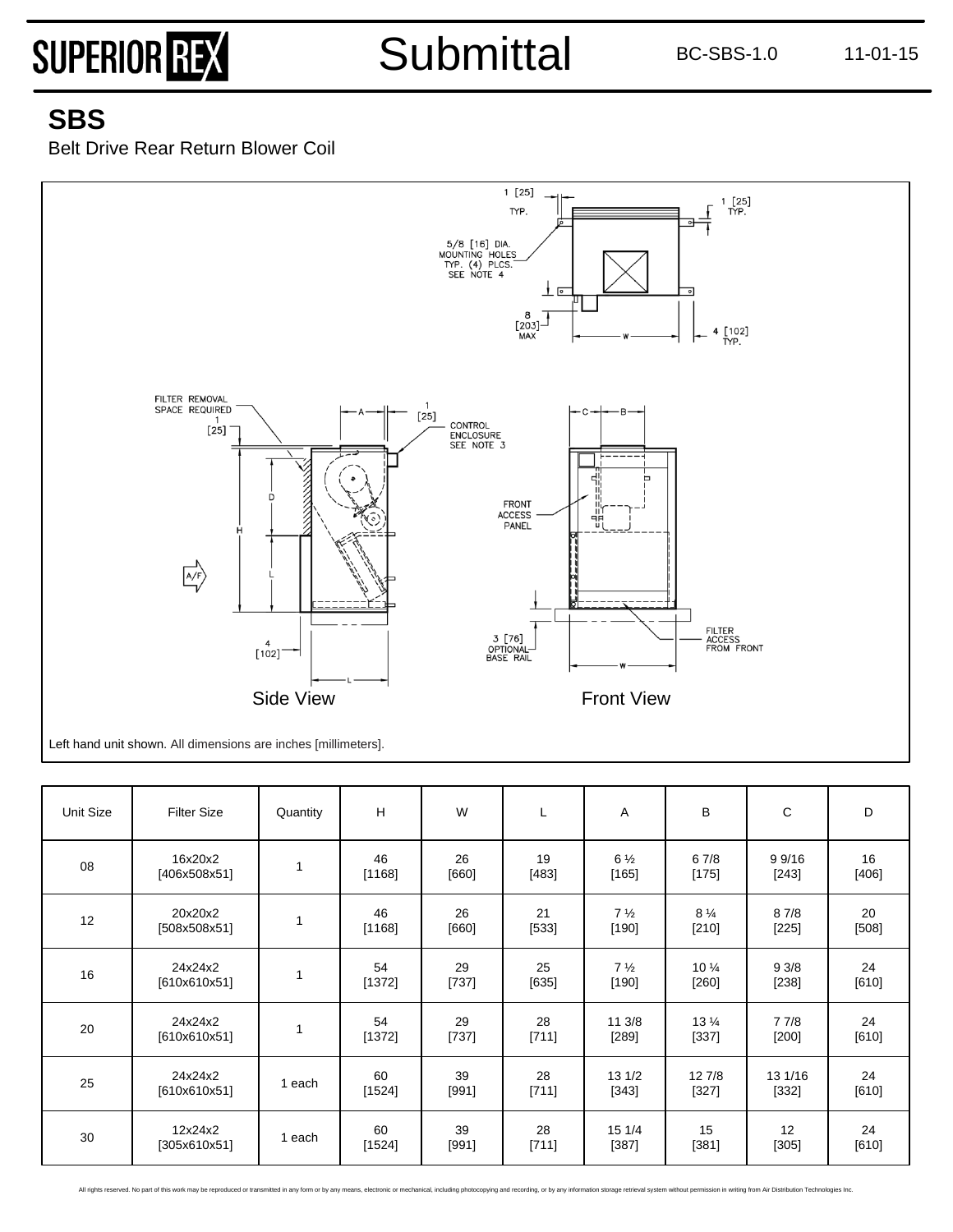## Submittal BC-SBS-2.0 11-01-15



| <b>Unit Size</b> | <b>Filter Size</b>      | Quantity | н            | W           | L           | A                       | B                         | $\mathsf{C}$     | D           | E           | F            | G            | J             |
|------------------|-------------------------|----------|--------------|-------------|-------------|-------------------------|---------------------------|------------------|-------------|-------------|--------------|--------------|---------------|
| 08               | 16x20x2<br>[406x508x51] | 1        | 46<br>[1168] | 26<br>[660] | 19<br>[483] | $6\frac{1}{2}$<br>[165] | 67/8<br>[175]             | 9 9/16<br>[243]  | 16<br>[406] | 15<br>[381] | 35<br>[889]  | 6<br>[152]   | 22<br>$[559]$ |
| 12               | 20x20x2<br>[508x508x51] | 1        | 46<br>[1168] | 26<br>[660] | 21<br>[533] | 7 <sub>2</sub><br>[190] | $8\frac{1}{4}$<br>$[210]$ | 87/8<br>$[225]$  | 20<br>[508] | 18<br>[457] | 40<br>[1016] | 9<br>$[229]$ | 22<br>[559]   |
| 16               | 24x24x2<br>[610x610x51] |          | 54<br>[1372] | 29<br>[737] | 25<br>[635] | $7\frac{1}{2}$<br>[190] | 10 %<br>[260]             | 93/8<br>[238]    | 24<br>[610] | 18<br>[457] | 44<br>[1118] | 9<br>[229]   | 25<br>[635]   |
| 20               | 24x24x2<br>[610x610x51] | 1        | 54<br>[1372] | 29<br>[737] | 28<br>[711] | 11 3/8<br>[289]         | 13 %<br>[337]             | 77/8<br>[200]    | 24<br>[610] | 21<br>[533] | 50<br>[1270] | 12<br>[305]  | 25<br>[635]   |
| 25               | 24x24x2<br>[610x610x51] | 1 each   | 60<br>[1524] | 39<br>[991] | 28<br>[711] | 13 1/2<br>[343]         | 12 7/8<br>[327]           | 13 1/16<br>[332] | 24<br>[610] | 21<br>[533] | 50<br>[1270] | 12<br>[305]  | 35<br>[889]   |
| 30               | 12x24x2<br>[305x610x51] | 1 each   | 60<br>[1524] | 39<br>[991] | 28<br>[711] | 15 1/4<br>[387]         | 15<br>[381]               | 12<br>[305]      | 24<br>[610] | 21<br>[533] | 50<br>[1270] | 12<br>[305]  | 35<br>[889]   |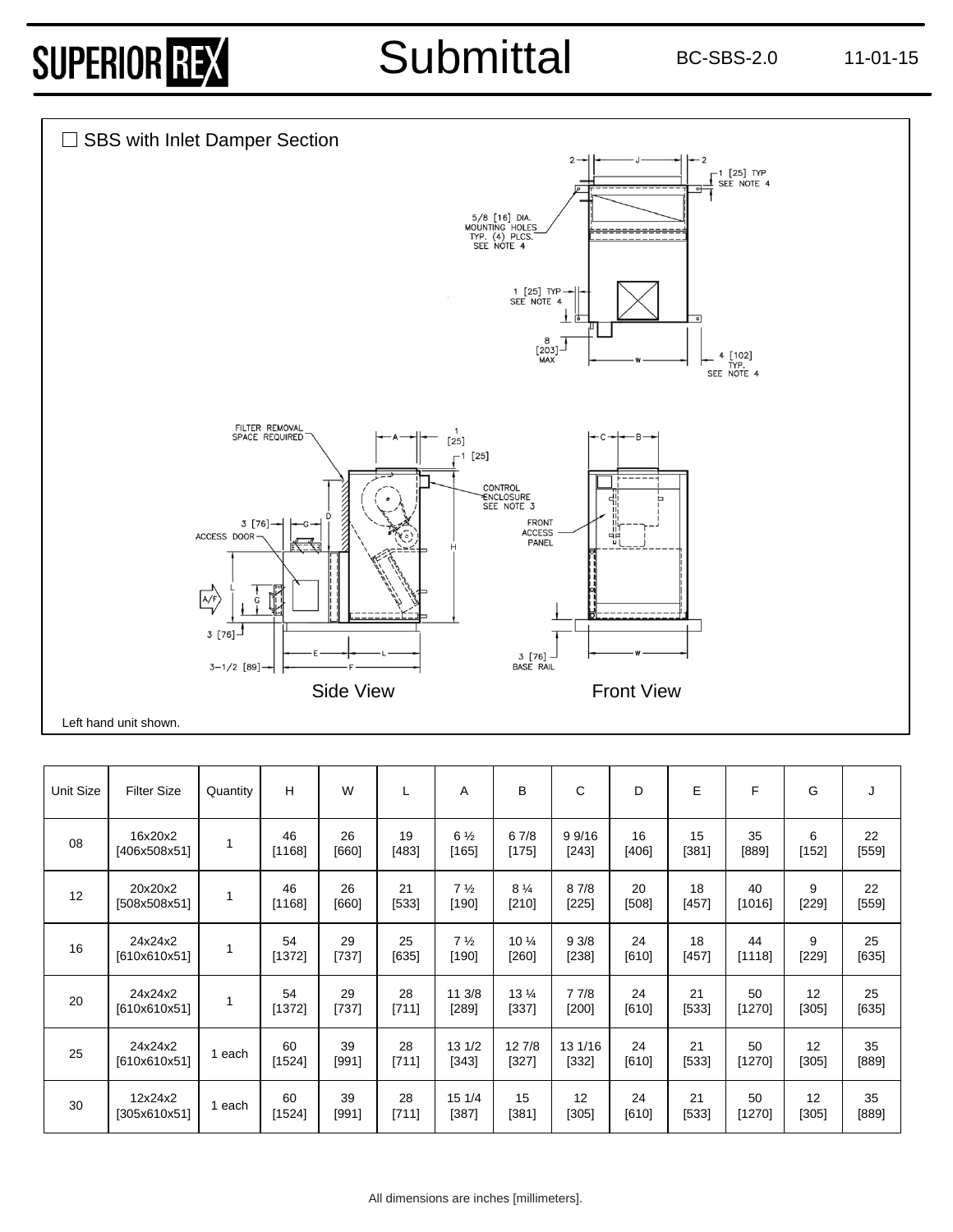### Submittal BC-SBS-3.0 11-01-15





| Unit Size | A     | В     | С       | <b>Supply Grille</b> |
|-----------|-------|-------|---------|----------------------|
| 08        | 19    | 26    | 12      | 18x8                 |
|           | [483] | [660] | [305]   | [457x203]            |
| 12        | 21    | 26    | 12      | 22x8                 |
|           | [533] | [660] | [305]   | [559x203]            |
| 16        | 25    | 29    | 14      | 24x10                |
|           | [635] | [737] | $[356]$ | [610x254]            |
| 20        | 28    | 29    | 16      | 24x12                |
|           | [711] | [737] | $[406]$ | [610x305]            |
| 25        | 28    | 39    | 16      | 30x12                |
|           | [711] | [991] | $[406]$ | [762x305]            |
| 30        | 28    | 39    | 16      | 36x12                |
|           | [711] | [991] | [406]   | [914x305]            |

#### **NOTES:**

- 1. Discharge plenum shipped attached to unit.
- 2. Discharge plenum includes double deflection discharge grille mounted on front as shown.
- 3. Discharge plenum may not be combined with blow through electric heat.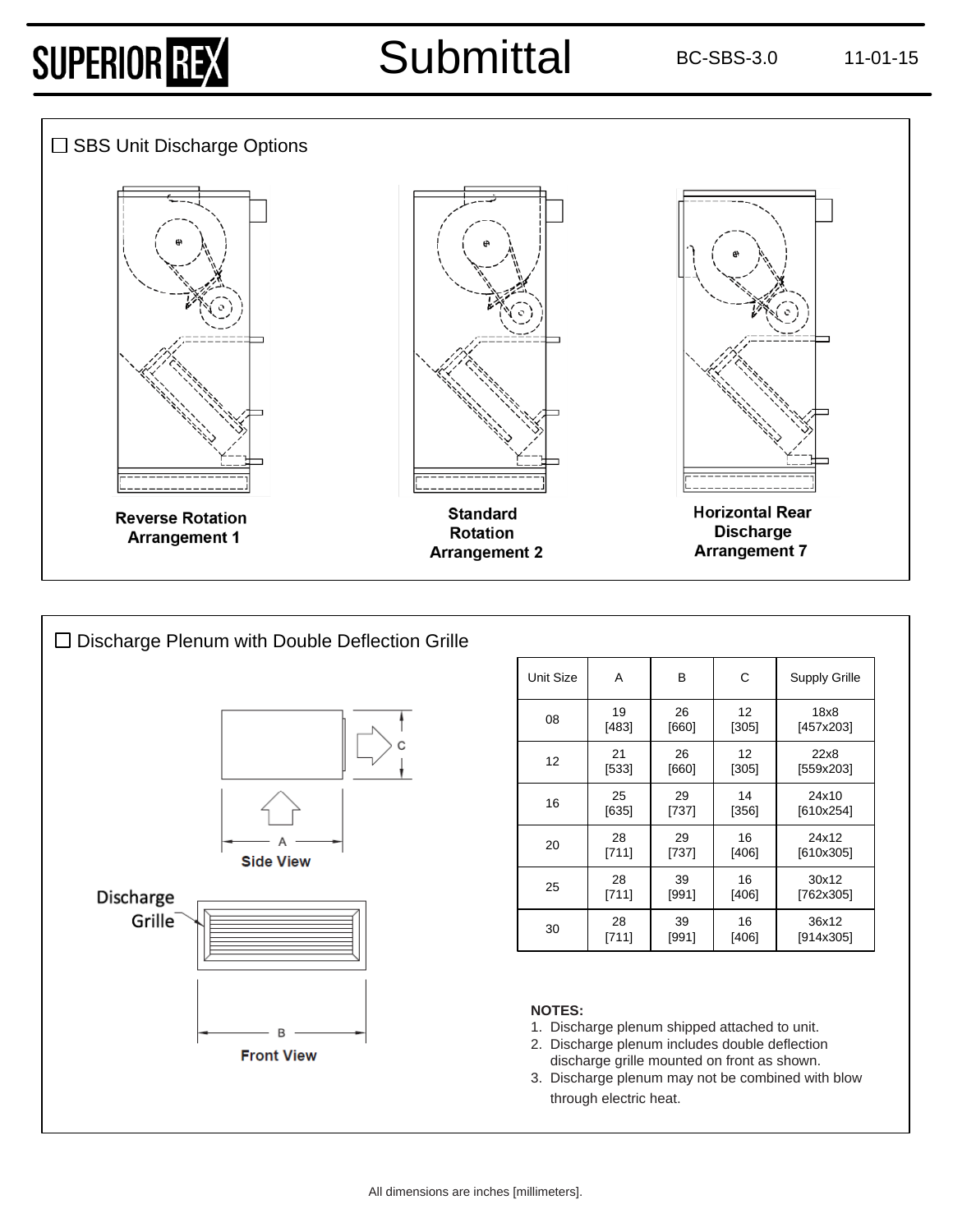

|           |         |         | C       | D       |         |                |                  | Weight         |                |                                                                                                                                                                                                                                                                                                                                                                                                                                                                                                                                                                                                                                                                    |
|-----------|---------|---------|---------|---------|---------|----------------|------------------|----------------|----------------|--------------------------------------------------------------------------------------------------------------------------------------------------------------------------------------------------------------------------------------------------------------------------------------------------------------------------------------------------------------------------------------------------------------------------------------------------------------------------------------------------------------------------------------------------------------------------------------------------------------------------------------------------------------------|
| Unit Size | A       | B       |         |         | E       |                | <b>Hot Water</b> |                | Steam          | Lbs                                                                                                                                                                                                                                                                                                                                                                                                                                                                                                                                                                                                                                                                |
|           |         |         |         |         |         | 1 Row          | 2 Row            | 1 Row          | 2 Row          | $[kg] % \begin{center} % \includegraphics[width=\linewidth]{imagesSupplemental_3.png} % \end{center} % \caption { % \textit{DefNet} of the \textit{DefNet} dataset. % Note that the \textit{DefNet} and \textit{DefNet} dataset. % Note that the \textit{DefNet} and \textit{DefNet} dataset. % Note that the \textit{DefNet} and \textit{DefNet} dataset. % Note that the \textit{DefNet} and \textit{DefNet} dataset. % Note that the \textit{DefNet} and \textit{DefNet} dataset. % Note that the \textit{DefNet} and \textit{DefNet} dataset. % Note that the \textit{DefNet} and \textit{DefNet} dataset. % Note that the \textit{DefNet} and \textit{DefNet$ |
| 08        | 19      | 26      | 12      | 15      | 20      | $2\frac{3}{4}$ | $2\frac{3}{4}$   | $2\frac{3}{4}$ | $2\frac{3}{4}$ | 35                                                                                                                                                                                                                                                                                                                                                                                                                                                                                                                                                                                                                                                                 |
|           | [483]   | $[660]$ | [305]   | [381]   | [508]   | $[70]$         | $[70]$           | $[70]$         | $[70]$         | $[16]$                                                                                                                                                                                                                                                                                                                                                                                                                                                                                                                                                                                                                                                             |
| 12        | 21      | 26      | 12      | 17      | 20      | $2\frac{3}{4}$ | $2\frac{3}{4}$   | $2\frac{3}{4}$ | $2\frac{3}{4}$ | 37                                                                                                                                                                                                                                                                                                                                                                                                                                                                                                                                                                                                                                                                 |
|           | [533]   | [660]   | [305]   | [432]   | [508]   | $[70]$         | $[70]$           | $[70]$         | $[70]$         | $[17]$                                                                                                                                                                                                                                                                                                                                                                                                                                                                                                                                                                                                                                                             |
| 16        | 25      | 29      | 14      | 21      | 23      | $2\frac{3}{4}$ | 3                | $2\frac{3}{4}$ | $3\frac{1}{4}$ | 49                                                                                                                                                                                                                                                                                                                                                                                                                                                                                                                                                                                                                                                                 |
|           | $[635]$ | [737]   | [356]   | [533]   | [584]   | $[70]$         | $[76]$           | $[70]$         | $[83]$         | $[22]$                                                                                                                                                                                                                                                                                                                                                                                                                                                                                                                                                                                                                                                             |
| 20        | 28      | 29      | 14      | 24      | 23      | $2\frac{3}{4}$ | 3                | $3\frac{1}{4}$ | $3\frac{1}{4}$ | 53                                                                                                                                                                                                                                                                                                                                                                                                                                                                                                                                                                                                                                                                 |
|           | [711]   | [737]   | [356]   | [610]   | [584]   | $[70]$         | $[76]$           | $[83]$         | $[83]$         | $[24]$                                                                                                                                                                                                                                                                                                                                                                                                                                                                                                                                                                                                                                                             |
| 25        | 28      | 39      | 18      | 24      | 33      | $2\frac{3}{4}$ | 3                | $3\frac{1}{4}$ | $3\frac{3}{4}$ | 76                                                                                                                                                                                                                                                                                                                                                                                                                                                                                                                                                                                                                                                                 |
|           | [711]   | [991]   | $[457]$ | $[610]$ | [838]   | $[70]$         | $[76]$           | $[83]$         | $[95]$         | $[35]$                                                                                                                                                                                                                                                                                                                                                                                                                                                                                                                                                                                                                                                             |
| 30        | 28      | 39      | 18      | 24      | 33      | 3              | $3\frac{1}{4}$   | $3\frac{3}{4}$ | $3\frac{3}{4}$ | 80                                                                                                                                                                                                                                                                                                                                                                                                                                                                                                                                                                                                                                                                 |
|           | [711]   | [991]   | $[457]$ | [610]   | $[838]$ | $[76]$         | $[83]$           | $[95]$         | $[95]$         | $[36]$                                                                                                                                                                                                                                                                                                                                                                                                                                                                                                                                                                                                                                                             |

### Coil Connection Sizes

| Unit Size |        | <b>Hot Water</b> | Steam                |       |        |            |  |  |  |  |
|-----------|--------|------------------|----------------------|-------|--------|------------|--|--|--|--|
|           | 1 Row  | 2 Row            |                      | 1 Row | 2 Row  |            |  |  |  |  |
|           |        |                  | Condensate<br>Supply |       | Supply | Condensate |  |  |  |  |
| 08        | 5/8    | 5/8              | 11/8                 | 7/8   | 11/8   | 7/8        |  |  |  |  |
|           | $[16]$ | $[16]$           | $[29]$               | [22]  | $[29]$ | $[22]$     |  |  |  |  |
| 12        | 5/8    | 5/8              | 11/8                 | 7/8   | 11/8   | 7/8        |  |  |  |  |
|           | $[16]$ | $[16]$           | $[29]$               | [22]  | $[29]$ | $[22]$     |  |  |  |  |
| 16        | 5/8    | 5/8              | 11/8                 | 7/8   | 13/8   | 11/8       |  |  |  |  |
|           | $[16]$ | $[16]$           | [29]                 | [22]  | $[35]$ | [29]       |  |  |  |  |
| 20        | 5/8    | 5/8              | 13/8                 | 11/8  | 13/8   | 11/8       |  |  |  |  |
|           | $[16]$ | [16]             | [35]                 | [29]  | $[35]$ | [29]       |  |  |  |  |
| 25        | 5/8    | 7/8              | 13/8                 | 11/8  | 15/8   | 11/8       |  |  |  |  |
|           | $[16]$ | [22]             | $[35]$               | [29]  | [41]   | [29]       |  |  |  |  |
| 30        | 7/8    | 7/8              | 15/8                 | 11/8  | 15/8   | 11/8       |  |  |  |  |
|           | [22]   | [22]             | [41]                 | [29]  | $[41]$ | [29]       |  |  |  |  |

#### **NOTES:**

- 1. This section required with 6 row cooling in conjunction with hot water and all steam heating.
- 2. Weight with 2 row dry coil.
- 3. Coil connection dimension + 1/2" [13mm].
- 4. Hot Water Coils: Supply, bottom; Return, top.
- 5. Steam Coils: Supply, top; Condensate, bottom.
- 6. Discharge section may not be combined with blow thru electric heat.

All dimensions are inches [millimeters].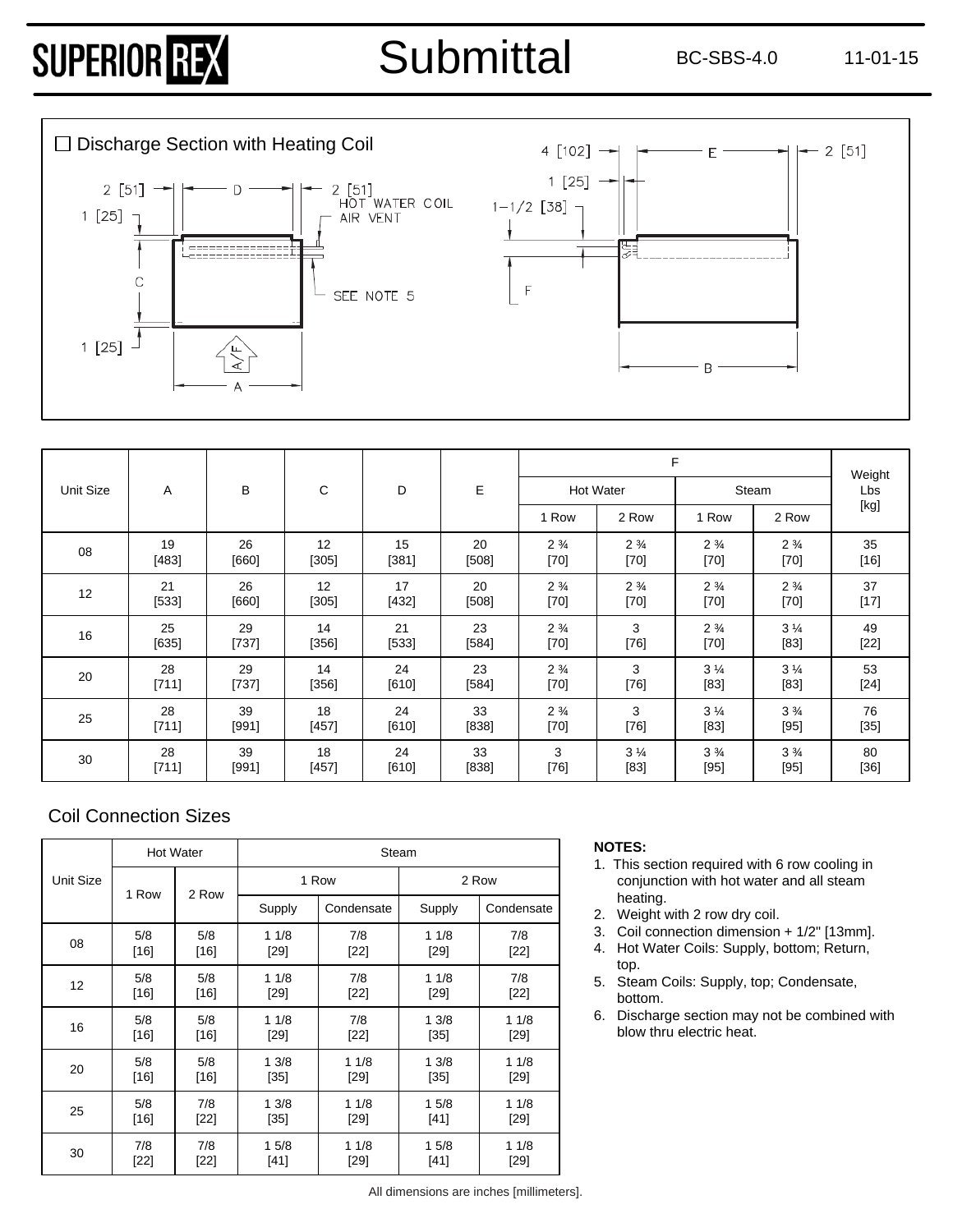SBS is available with hot water, chilled water, direct expansion (DX), and standard steam coils for Coil<br>SBS is available with hot water, chilled water, direct expa<br>specific application. Coils are AHRI certified and labeled.

|             |        |        |              |        |        | <b>COIL TYPE</b> |              |        |        |                    |       |        |
|-------------|--------|--------|--------------|--------|--------|------------------|--------------|--------|--------|--------------------|-------|--------|
| <b>UNIT</b> |        |        | <b>WATER</b> |        |        |                  | <b>STEAM</b> |        |        | <b>REFRIGERANT</b> |       |        |
| <b>SIZE</b> | 1 ROW  | 2 ROW  | 4 ROW        | 6 ROW  |        | 1 ROW            |              | 2 ROW  | 4 ROW  |                    | 6 ROW |        |
|             |        |        |              |        | STM.   | COND.            | STM.         | COND.  | LIQ.   | SUCT.              | LIQ.  | SUCT.  |
| 08          | 5/8"   | 5/8"   | 7/8"         | 7/8"   | 11/8"  | 7/8"             | 11/8"        | 7/8"   | 5/8"   | 5/8"               | 5/8"  | 5/8"   |
|             | $[16]$ | [16]   | [22]         | [22]   | $[29]$ | [22]             | $[29]$       | $[22]$ | [16]   | $[16]$             | [16]  | [16]   |
| 12          | 5/8"   | 5/8"   | 7/8"         | 7/8"   | 11/8"  | 7/8"             | 1 1/8"       | 7/8"   | 5/8"   | 7/8"               | 5/8"  | 7/8"   |
|             | $[16]$ | $[16]$ | $[22]$       | $[22]$ | [29]   | $[22]$           | [29]         | $[22]$ | $[16]$ | $[22]$             | [16]  | $[22]$ |
| 16          | 5/8"   | 5/8"   | 7/8"         | 11/8"  | 1 1/8" | 7/8"             | 1 3/8"       | 11/8"  | 5/8"   | 7/8"               | 5/8"  | 7/8"   |
|             | $[16]$ | $[16]$ | $[22]$       | [29]   | $[29]$ | $[22]$           | [35]         | $[29]$ | [16]   | $[22]$             | [16]  | $[22]$ |
| 20          | 5/8"   | 5/8"   | 7/8"         | 11/8"  | 3/8"   | 11/8"            | 1 3/8"       | 1/8"   | 5/8"   | 7/8"               | 5/8"  | 7/8"   |
|             | $[16]$ | $[16]$ | $[22]$       | [29]   | $[35]$ | [29]             | [35]         | $[29]$ | [16]   | $[22]$             | [16]  | $[22]$ |
| 25          | 5/8"   | 7/8"   | 11/8"        | 13/8"  | 3/8"   | 11/8"            | 1 5/8"       | 1/8"   | 5/8"   | 7/8"               | 5/8"  | 11/8"  |
|             | $[16]$ | $[22]$ | $[29]$       | $[35]$ | $[35]$ | [29]             | [41]         | $[29]$ | [16]   | $[22]$             | [16]  | $[29]$ |
|             | 7/8"   | 7/8"   | 11/8"        | 1 3/8" | 5/8"   | 11/8"            | 1 5/8"       | 11/8"  | 5/8"   | 11/8"              | 5/8"  | 1 1/8" |
| 30          | $[22]$ | $[22]$ | [29]         | [35]   | [41]   | [29]             | [41]         | $[29]$ | [16]   | [29]               | [16]  | $[29]$ |

### Nominal Coil Connection Sizes

#### **NOTES:**

1.Water coils are based on Standard GPM Circuiting. Consult Titus for applications requiring special circuiting.

2.Refrigerant coil connection sizes for single circuit coils and may vary with application. Contact Titus for double circuit coils.

3. All dimensional data is outside diameter (O.D.). All dimensions are in inches[millimeter]

### Electric Heat

|                     |                  |      |            |      |      |      |                  |      |      | <b>ELECTRIC HEAT KW LIMITS</b> |      |      |      |      |
|---------------------|------------------|------|------------|------|------|------|------------------|------|------|--------------------------------|------|------|------|------|
| <b>UNIT VOLTAGE</b> |                  |      |            |      |      |      | <b>Unit Size</b> |      |      |                                |      |      |      |      |
|                     | <b>AND PHASE</b> |      |            | 08   |      | 12   |                  | 16   |      | 20                             | 25   |      | 30   |      |
|                     |                  | Min  | <b>Max</b> | Min  | Max  | Min  | <b>Max</b>       | Min  | Max  | Min                            | Max  | Min  | Max  |      |
|                     | 115              | kW   | 3          | 5    | 3    | 5    | 3                | 5    | 4    | 5                              |      |      |      |      |
|                     |                  | AMPs | 26.1       | 43.5 | 26.1 | 43.5 | 26.1             | 43.5 | 34.8 | 43.5                           |      |      |      |      |
| Phase               | 208              | kW   | 3          | 9    | 3    | 9    | 3                | 9    | 4    | 9                              | 6    | 9    | 6    | 9    |
| Single              |                  | AMPs | 14.4       | 43.3 | 14.4 | 43.3 | 14.4             | 43.3 | 19.2 | 43.3                           | 28.8 | 43.3 | 28.8 | 43.3 |
|                     | 230              | kW   | 3          | 11   | 3    | 11   | 3                | 11   | 4    | 11                             | 6    | 11   | 6    | 11   |
|                     |                  | AMPs | 13.0       | 47.8 | 13.0 | 47.8 | 13.0             | 47.8 | 17.4 | 47.8                           | 26.1 | 47.8 | 26.1 | 47.8 |
|                     | 277              | kW   | 3          | 13   | 3    | 13   | 3                | 13   | 4    | 13                             | 6    | 13   | 6    | 13   |
|                     |                  | AMPs | 10.8       | 46.9 | 10.8 | 46.9 | 10.8             | 46.9 | 14.4 | 46.9                           | 21.7 | 46.9 | 21.7 | 46.9 |
|                     | 208              | kW   | 3          | 13   | 3    | 16   | 3                | 16   | 4    | 16                             | 4    | 16   | 4    | 16   |
|                     |                  | AMPs | 8.3        | 36.1 | 8.3  | 44.4 | 8.3              | 44.4 | 11.1 | 44.4                           | 11.1 | 44.4 | 11.1 | 44.4 |
| Phase               | 230              | kW   | 3          | 13   | 3    | 18   | 3                | 18   | 4    | 18                             | 4    | 18   | 4    | 18   |
|                     |                  | AMPs | 7.5        | 32.6 | 7.5  | 45.2 | 7.5              | 45.2 | 10.0 | 45.2                           | 10.0 | 45.2 | 10.0 | 45.2 |
|                     | 460              | kW   | 3          | 13   | 3    | 20   | 3                | 20   | 4    | 26                             | 4    | 26   | 4    | 26   |
| Three               |                  | AMPs | 3.8        | 16.3 | 3.8  | 25.1 | 3.8              | 25.1 | 5.0  | 32.6                           | 5.0  | 32.6 | 5.0  | 32.6 |
|                     | 575              | kW   | 3          | 13   | 3    | 20   | 3                | 20   | 4    | 26                             | 4    | 26   | 4    | 26   |
|                     |                  | AMPs | 3.0        | 13.1 | 3.0  | 20.1 | 3.0              | 20.  | 4.0  | 26.1                           | 4.0  | 26.1 | 4.0  | 26.1 |

#### **NOTES:**

1. Electric heat sections may be shipped separate for field installation to unit..

2.Standard heater kW limits are maximum per unit size and voltage.

3.Heater should be sized for a maximum leaving air temperature of 104° F.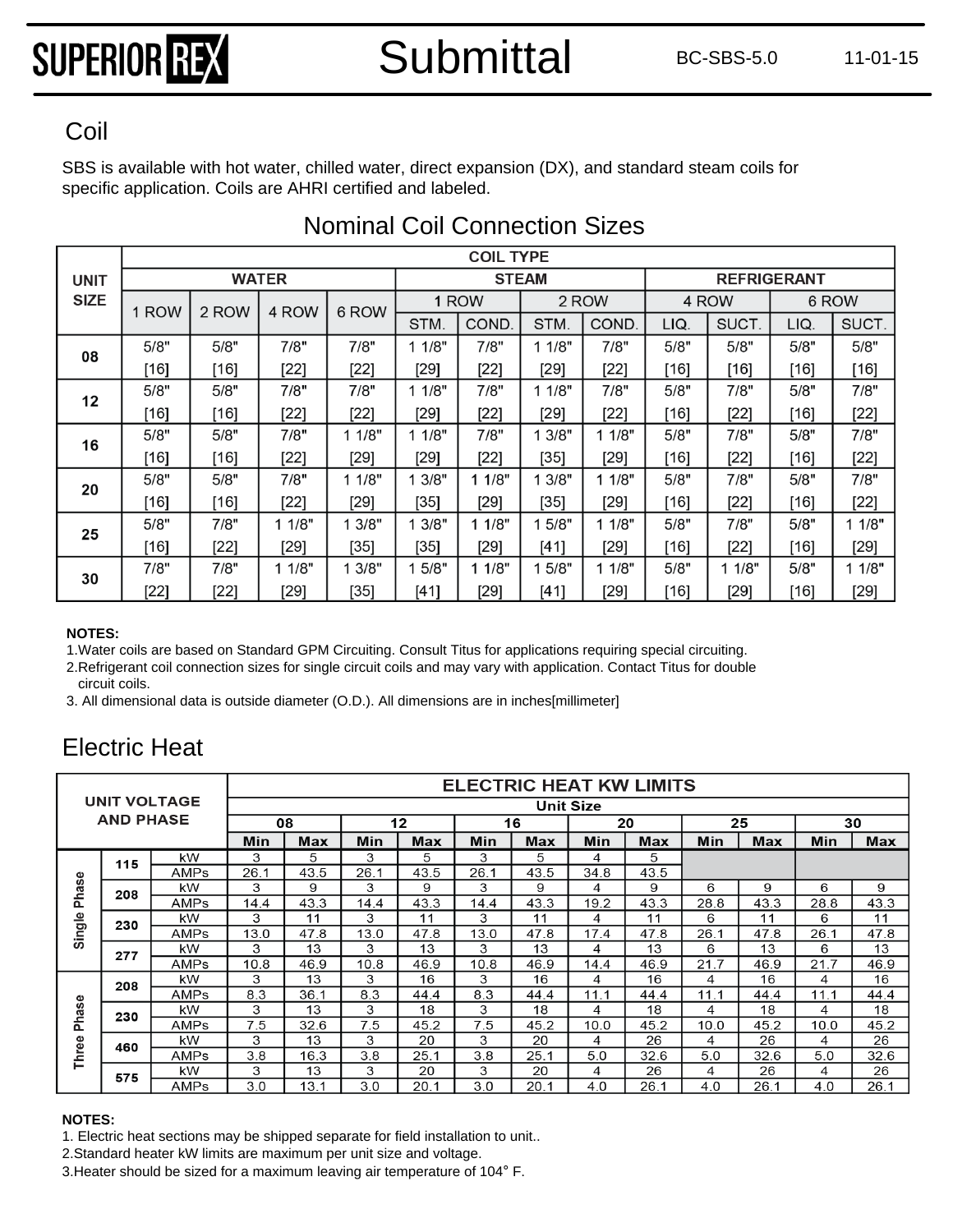### Submittal BC-SBS-6.0 11-01-15

### Unit Weight Data

| <b>COMPONENT</b>  |                                  |          |          | <b>UNIT SIZE</b> |              |            |              |
|-------------------|----------------------------------|----------|----------|------------------|--------------|------------|--------------|
|                   | 08                               | 12       | 16       | 20               | 25           | 30         |              |
| <b>BASIC UNIT</b> | 125 [57]                         | 131 [60] | 160 [73] | 167 [76]         | [105]<br>231 | 236 [107]  |              |
|                   | <b>DAMPER SECTION</b>            | 42 [19]  | 53 [24]  | 59 [27]          | 73 [33]      | [41]<br>91 | $[41]$<br>91 |
|                   | <b>BLOW THRU ELECTRIC HEATER</b> | 42 [19]  | 42 [19]  | 42 [19]          | 50 [23]      | 55 [25]    | 55 [25]      |
|                   | <b>DISCHARGE COIL SECTION</b>    | 35 [16]  | 37 [17]  | 49 [22]          | 53 [24]      | 76 [35]    | 80 [36]      |
|                   | <b>SUPPLY PLENUM</b>             | 22 [10]  | 26 [12]  | 35 [16]          | 38 [17]      | 76 [35]    | 76 [35]      |
|                   | <b>RETURN PLENUM (ACB)</b>       | 29 [13]  | 30 [14]  | 33[15]           | 35 [16]      | 44 [20]    | 44 [20]      |
|                   | 1 ROW - DRY                      | 12[5]    | 14 [6]   | 17[8]            | 21 [10]      | 23 [10]    | 27 [12]      |
|                   | 1 ROW - WET                      | 14 [6]   | 17 [8]   | 21 [10]          | 26 [12]      | 28 [13]    | 34 [15]      |
|                   | 2 ROW - DRY                      | 17 [8]   | 21 [10]  | 26 [12]          | 32 [15]      | 37 [17]    | 43 [20]      |
| <b>COIL ROWS</b>  | 2 ROW - WET                      | 21 [10]  | 27 [12]  | $33$ [15]        | 42 [19]      | 48 [22]    | 56 [25]      |
|                   | 4 ROW - DRY                      | 29 [13]  | 36 [16]  | 45 [20]          | 57 [26]      | 65 [30]    | 76 [35]      |
|                   | 4 ROW - WET                      | 37 [17]  | 47 [21]  | 58 [26]          | 75 [34]      | 86 [39]    | 101 [46]     |
|                   | 6 ROW - DRY                      | 40 [18]  | 51 [23]  | 64 [29]          | 81 [37]      | 93 [42]    | 109 [50]     |
|                   | 6 ROW - WET                      | 52 [24]  | 66 [30]  | 84 [38]          | 109 [50]     | 124 [56]   | 146 [66]     |

#### **NOTES:**

1.Unit weight data is shipping weight in pounds [kilograms].

2.Discharge section includes a 2 row coil.